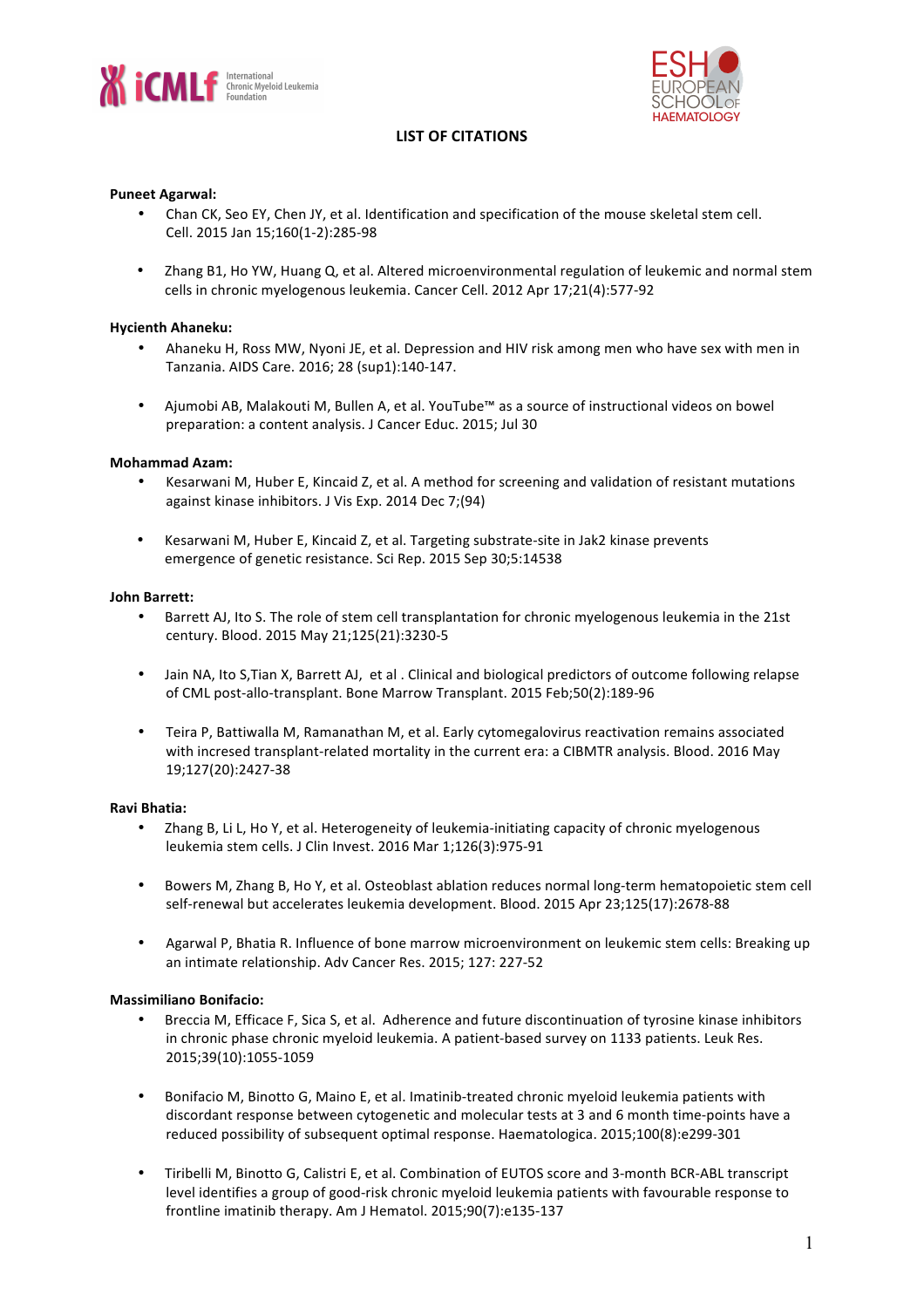## **Dominique Bonnet:**

- Griessinger E, Anjos-Afonso F, Vargatftig J, et al. Frequency and dynamics of ex-vivo AML-culture initiating cells reflect patients' outcome. Cancer Res. 2016; 76(8):2082-6
- Mian S, Rouault-Pierre K, Smith A, et al. SF3B1 mutant MDS initiating-cells may arise from the hematopoietic stem cell compartment. Nat Comm. 2015; 6:10004
- Foster K, Lassailly F, Anjos-Afonso F, et al. Different motile behaviors of human hematopoietic stem and progenitor cells at the osteoblastic niche. Stem Cell Reports. 2015; 5(5): 690-701

## **Susan Branford:**

- Deininger MW, Hodgson JG, Shah NP et al. Compound mutations in BCR-ABL1 are not major drivers of primary or secondary resistance to ponatinib in CP-CML patients. Blood. 2016;127:703-712
- Parker WT, Yeung DTO, Yeoman AL, et al. The impact of multiple low-level BCR-ABL1 mutations on response to ponatinib. Blood. 2016;127:1870-1880
- Wang PPS, Parker WT, Branford S, et al. BAM-matcher: a tool for rapid NGS sample matching. Bioinformatics. 2016

### **Bing Z Carter:**

- Carter B Z, Mak P Y, Mak D H, et al. Synergistic effects of p53 activation via MDM2 inhibition in combination with inhibition of Bcl-2 or Bcr-Abl in CD34+ proliferating and quiescent chronic myeloid leukemia blast crisis cells. Oncotarget 2015;6:30487-99
- Carter B Z, Mak P Y, Chen Y, et al. Anti-apoptotic ARC protein confers chemoresistance by controlling leukemia-microenvironment interactions through a NFκB/IL1β signaling network. Oncotarget 2016

### **Wenyong Chen:**

- Wang Z, Chen CC, Chen WY. CD150<sup>-</sup> side population defines leukemia stem cells in a BALB/c mouse model of CML and is depleted by genetic loss of SIRT1. Stem Cells 2015, 33: 3437-3451
- Roth R, Wang Z, Chen WY. SIRT1 and LSD1 competitively regulate KU70 functions in DNA repair and mutation acquisition in cancer cells. Oncotarget; 2016 June 30
- Wang Z and Chen WY. A convenient cell culture model for CML acquired resistance through BCR-ABL mutations. Methods molecular biology, Vol. 1465, Shaoguang Li and Haojian Zhang (Eds): Chronic Myeloid Leukemia. Springer, 2016

#### **Jorge Cortes:**

- Yilmaz M, Lahoti A, O'Brien S, et al. Estimated glomerular filtration rate changes in patients with chronic myeloid leukemia treated with tyrosine kinase inhibitors. Cancer. 2015; 121(21):3894-904
- Cortes JE, Jean Khoury H, Kantarjian H, et al. Long-term evaluation of cardiac and vascular toxicity in patients with Philadelphia chromosome-positive leukemias treated with bosutinib. Am J Hematol. 2016; 91(6):606-16
- Sasaki K, Kantarjian HM, Jain P, et al. Conditional survival in patients with chronic myeloid leukemia in chronic phase in the era of tyrosine kinase inhibitors. Cancer 2016;122:238-48

#### **Yashodhara Dasgupta:**

- Podszywalow-Bartnicka P, Wolczyk M, Kusio-Kobialka M, et al. Downregulation of BRCA1 protein in BCR-ABL1 leukemia cells depends on stress-triggered TIAR-mediated suppression of translation. Cell Cycle. 2014; 13(23):3727-41
- Dasgupta Y, Koptyra M, Hoser G, et al. Normal ABL1 is a tumor suppressor and therapeutic target in human and mouse leukemias expressing oncogenic ABL1 kinases. Blood. 2016; 127(17):2321-2143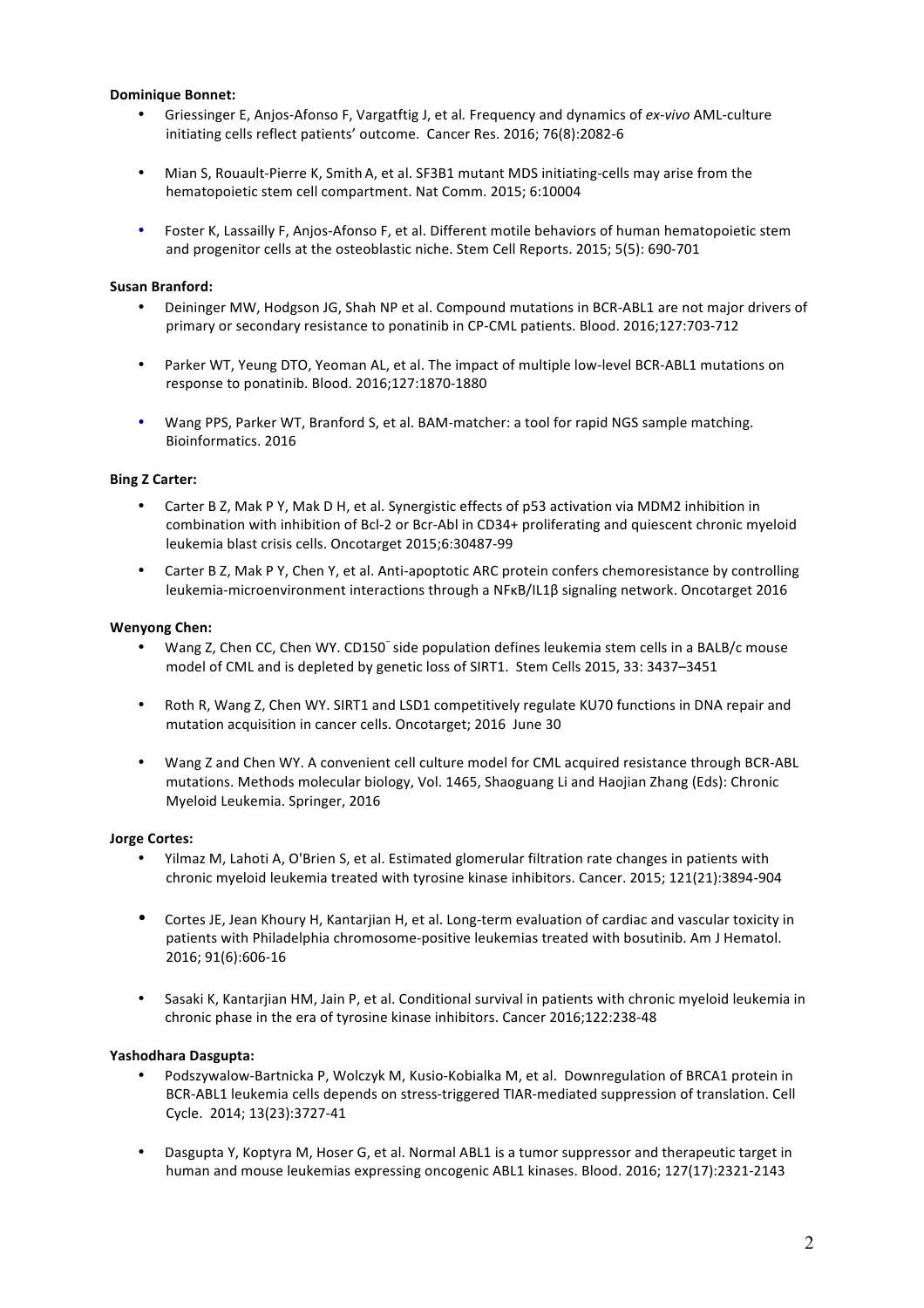## **Gwo-Jen Day:**

- Branford S, Fletcher L, Cross NCP, et al. Desirable performance characteristics for BCR-ABL measurement on an international reporting scale to allow consistent interpretation of individual patient response and comparison of response rates between clinical trials. Blood. 2008; 112: 3330-3338
- Metcalfe P, Gray E, Hawkins R, et al. Proposed 1st WHO international genetic reference panel for the quantification of BCRABL translocation by RQ-PCR, NIBSC code 09/138. World health organization expert committee on biological standardization. 2009; WHO/BS/09.2106
- Cross NC, White HE, Colomer D, et al. Laboratory recommendations for scoring deep molecular responses following treatment for chronic myeloid leukemia. Leukemia (2015); 29, 999-1003

### **Michael Deininger:**

- Abraham et al. Dual targeting of p53 and c-MYC selectively eliminates leukaemic stem cells. Nature. 2016;534(7607):341-6
- Radich et al. Gene expression changes associated with progression and response in chronic myeloid leukemia. Proc Natl Acad Sci U S A. 2006;103(8):2794-9
- Eiring et al. Combined STAT3 and BCR-ABL1 inhibition induces synthetic lethality in therapy-resistant chronic myeloid leukemia. Leukemia. 2015;29(3):586-97

#### **Marc Delord:**

- Coudé MM, Braun T, Berrou J, et al. BET inhibitor OTX015 targets BRD2 and BRD4 and decreases c-MYC in acute leukemia cells. Oncotarget. 2015;6:17698-17712
- Delord M, Genin E. Multiple imputation for competing risks regression with interval censored data journal of statistical computation and simulation. 2015
- Rousselot P, Coudé MM, Gokbuget N, et al. Dasatinib and low-intensity chemotherapy in elderly patients. Blood 2016 Aug 11;128(6):774-82.

## **Young Rok Do:**

- Kim SH, Menon H, Jootar S, et al. Efficacy and safety of radotinib in chronic phase chronic myeloid leukemia patients with resistance or intolerance to BCR-ABL1 tyrosine kinase inhibitors. Haematologica. 2014 Jul;99(7):1191-6
- Park JS, Lee SE, Jeong SH, et al. Change of health-related profiles after imatinib cessation in chronic phase chronic myeloid leukemia patients. Leuk Lymphoma. 2015 May 7:1-24
- Lee SE, Choi SY, Song HY, et al. Imatinib withdrawal syndrome and longer duration of imatinib have a close association with a lower molecular relapse after treatment discontinuation: the KID study. Haematologica. 2016 Jun;101(6):717-23

## **Laura Eadie:**

- Eadie LN, Dang P, Saunders VA, et al. The clinical significance of *ABCB1* overexpression in predicting outcome of CML patients undergoing first-line imatinib treatment. Leukemia. 2016 Jul 15.
- Eadie LN, Hughes TP, White DL. The clinical significance of early imatinib induced ABCB1 overexpression in chronic phase CML patients: A TIDEL II sub-study. Blood. 2015;126(23):348
- Eadie LN, Saunders VA, Leclercq TM, et al. The allosteric inhibitor ABL001 is susceptible to resistance in vitro mediated by overexpression of the drug efflux transporters ABCB1 and ABCG2. Blood. 2015;126(23):4841
- Eadie LN, Hughes TP, White DL. ABCB1 overexpression is a key initiator of resistance to the tyrosine kinase inhibitors nilotinib, imatinib and dasatinib. PLoS One. PLoS One. 2016 Aug 18;11(8):e0161470.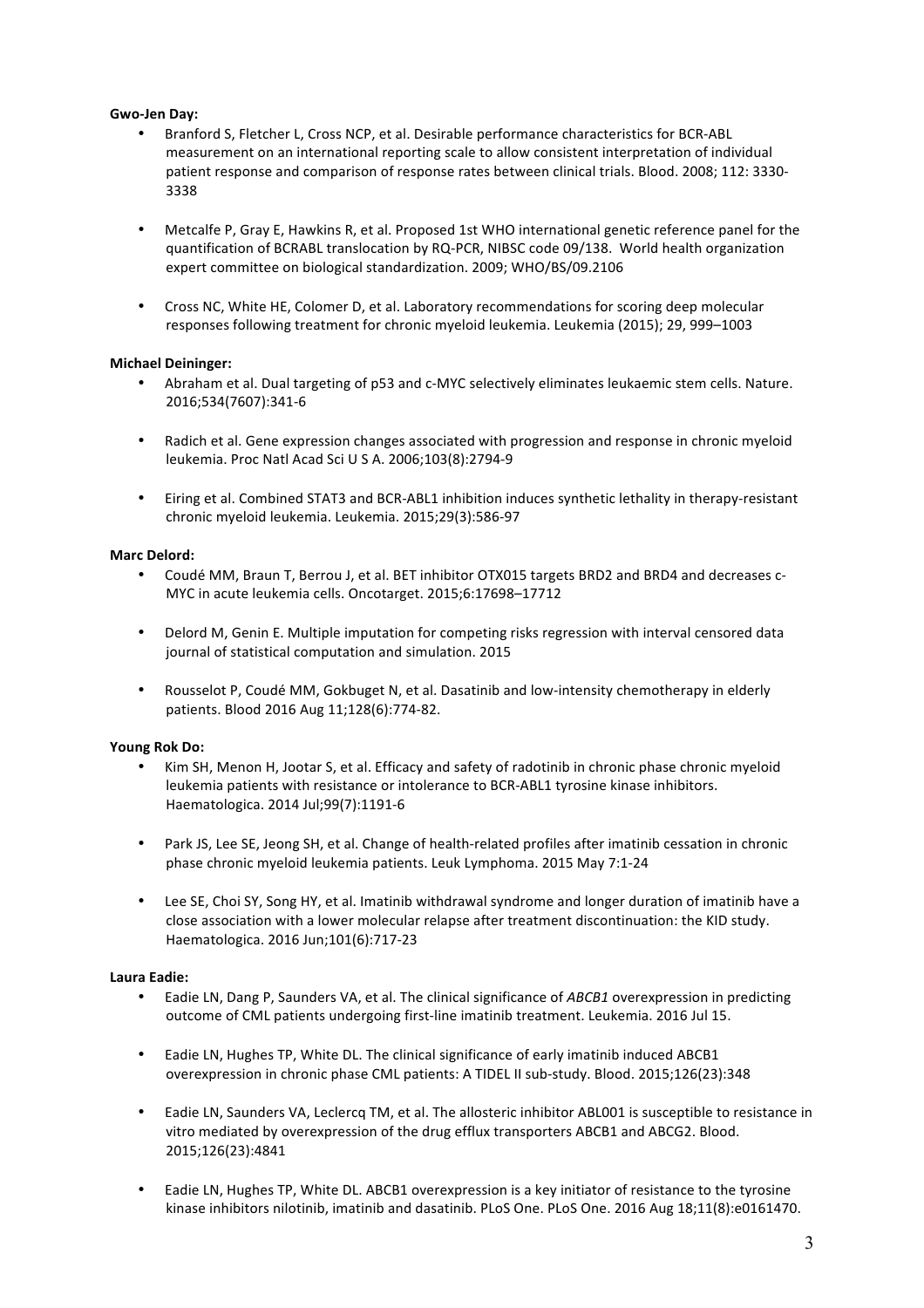## **Anna Eiring:**

- Wagle M, Eiring AM, Wongchenko M, et al. A role for FOXO1 in BCR-ABL1-independent tyrosine kinase inhibitor resistance in chronic myeloid leukemia. Leukemia 2016;30(7):1493-501
- Eiring AM, Khorashad JS, Anderson DJ, et al. b-catenin is required for intrinsic but not extrinsic BCR-ABL1 kinase-independent resistance to tyrosine kinase inhibitors in chronic myeloid leukemia. Leukemia 2015;29(12):2328-37
- Eiring AM, Page BD, Kraft IL, et al. Combined STAT3 and BCR-ABL1 inhibition induces synthetic lethality in therapy-resistant chronic myeloid leukemia. Leukemia 2015;29(3):586-97

### **Carlo Gambacorti-Passerini:**

- Gambacorti-Passerini C, Kantarjian HM, Kim DW, et al. Long-term efficacy and safety of bosutinib in patients with advanced leukemia following resistance/intolerance to imatinib and other tyrosine kinase inhibitors. Am J Hematol. 2015 Sep;90(9):755-68
- Mori S, Vagge E, le Coutre P, et al. Age and dPCR can predict relapse in CML patients who discontinued imatinib: The ISAV study. Am J Hematol. 2015 Oct;90(10):910-4
- Gambacorti-Passerini C, Piazza R. Imatinib -- A new tyrosine kinase inhibitor for first-line treatment of chronic myeloid leukemia in 2015. JAMA Oncol. 2015 May;1(2):143-4
- Experts in chronic myeloid leukemia. The price of drugs for chronic myeloid leukemia (CML) is a reflection of the unsustainable prices of cancer drugs: from the perspective of a large group of CML experts. Blood. 2013 May 30;121(22):4439-42
- Viganò I, Di Giacomo N, Bozzani, et al. First-line treatment of 102 chronic myeloid leukemia patients with imatinib: a long-term single institution analysis. Am J Hematol. 2014 Oct;89(10):E184-7
- Gambacorti-Passerini C, Piazza R. How I treat newly diagnosed chronic myeloid leukemia in 2015. Am J Hematol. 2015 Feb;90(2):156-61
- Gambacorti-Passerini C, Antolini L, Mahon FX, et al. Multicenter independent assessment of outcomes in chronic myeloid leukemia patients treated with imatinib. J Natl Cancer Inst. 2011 Apr 6;103(7):553-61
- Cortes JE, Jean Khoury H, Kantarjian H, et al. Long-term evaluation of cardiac and vascular toxicity in patients with Philadelphia chromosome-positive leukemias treated with bosutinib. Am J Hematol. 2016 Jun;91(6):606-16

#### **Stuart Goldberg:**

- Khoury HJ, Goldberg SL, Mauro MJ, et al. Cross-intolerance with dasatinib among imatinib-intolerant patients with chronic phase chronic myeloid leukemia. Clin Lymph Myeloma Leuk 2016: 16: 341 -349
- Goldberg SL. Monitoring chronic myeloid leukemia in the real world: Gaps and opportunities. Cli Lymph Myeloma Leuk 2015; 15:711-714
- Goldberg SL, Hamarman S. Patients with chronic myelogenous leukemia may not want to discontinue tyrosine kinase inhibitor therapy. Blood 2015; 126:1584 abstract

#### **Elodie Grockowiak:**

Laperrousaz B, Jeanpierre S, Sagorny K et al. Primitive CML cell expansion relies on abnormal levels of BMPs provided by the niche and on BMPRIb overexpression. Blood. 2013 Nov 28;122(23):3767-77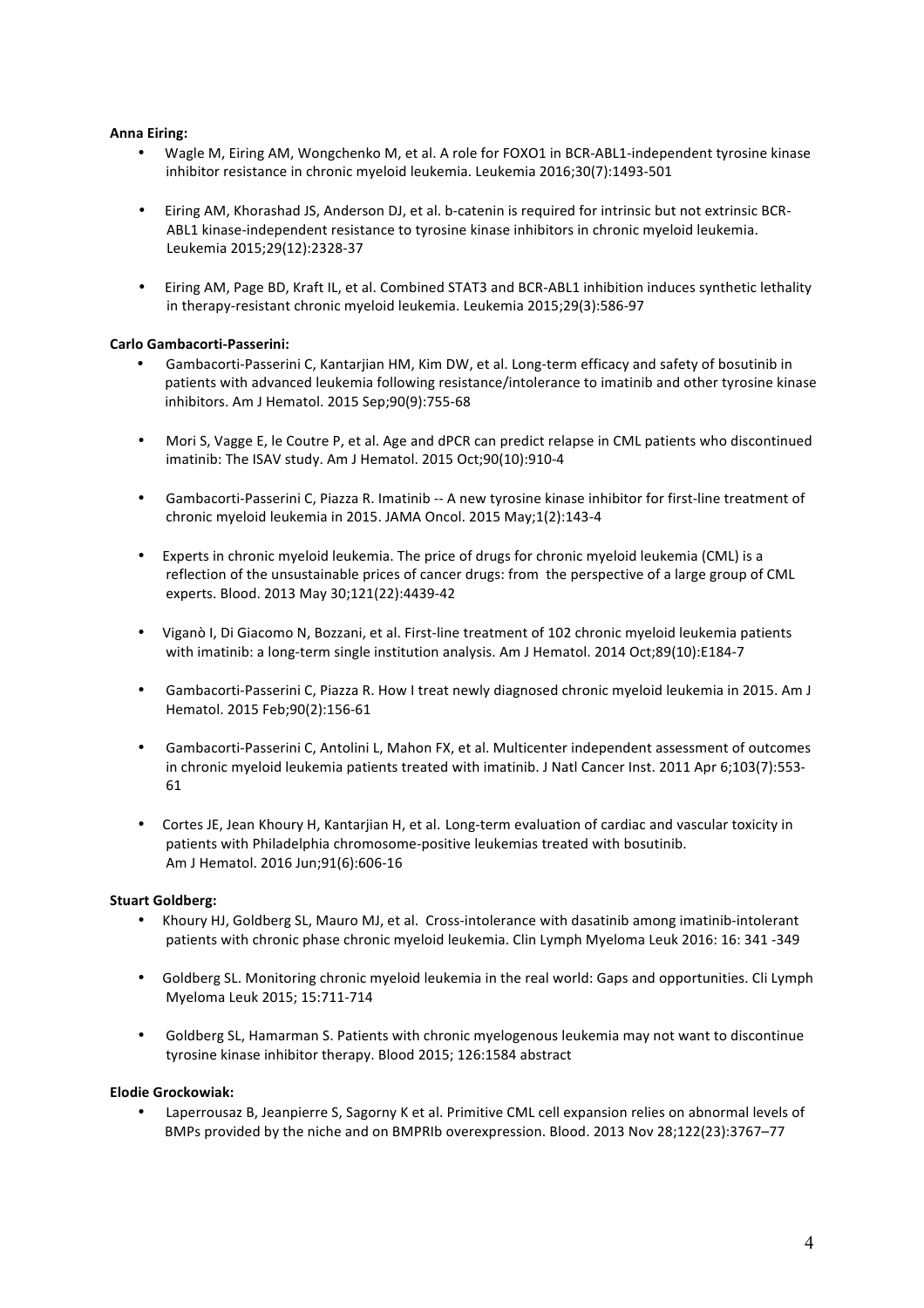# **François Guilhot:**

- Guilhot J, Baccarani M, Clark R, et al. Definitions, methodological and statistical issues for phase 3 clinical trials in chronic myeloid leukemia: a proposal by the European LeukemiaNet. Blood 2012;119:5963-71.
- Guilhot J, Preudhomme C, Mahon FX, et al. Analyzing molecular response in chronic myeloid leukemia clinical trials: pitfalls and golden rules. Cancer. 2015;121:490-7.
- Guilhot F. Cytogenetic in CML: more important than you think. Blood 2016; 127: 2661-62

## **John Groffen:**

- Fei F, Joo EJ, Tarighat SS, et al. B-cell precursor acute lymphoblastic leukemia and stromal cells communicate through Galectin-3. Oncotarget. 2015;6(13):11378-94
- Fei F, Lim M, George AA, et al. Cytotoxicity of CD56-positive lymphocytes against autologous B-cell precursor acute lymphoblastic leukemia cells. Leukemia. 2015;29(4):788-97

## **Oliver Hantschel:**

- Wojcik J, Lamontanara AJ, Grabe G, et al. Allosteric Inhibition of Bcr-Abl Kinase by High Affinity Monobody Inhibitors Directed to the Src Homology 2 (SH2)-Kinase Interface. J Biol Chem. 2016 Apr 15;291(16):8836-47
- Maxson JE, Abel ML, Wang J, et al. Identification and Characterization of Tyrosine Kinase Nonreceptor 2 Mutations in Leukemia through Integration of Kinase Inhibitor Screening and Genomic Analysis. Cancer Res. 2016 Jan 1;76(1):127-38
- Lorenz S, Deng P, Hantschel O, et al. Crystal structure of an SH2-kinase construct of c-Abl and effect of the SH2 domain on kinase activity. Biochem J. 2015 Jun 1;468(2):283-91

### **Nora Heisterkamp:**

- Fei F, Joo EJ, Tarighat SS, et al. B-cell precursor acute lymphoblastic leukemia and stromal cells communicate through Galectin-3. Oncotarget. 2015;6(13):11378-94
- Fei F, Lim M, George AA, et al. Cytotoxicity of CD56-positive lymphocytes against autologous B-cell precursor acute lymphoblastic leukemia cells. Leukemia. 2015;29(4):788-97

## **G. Vignir Helgason:**

- Karvela M, Baquero P, Kuntz EM, et al. ATG7 regulates energy metabolism, differentiation and survival of Philadelphia-chromosome-positive cells. Autophagy. 2016 Jun 2;12(6):936-48
- Holyoake TL, Helgason GV. Do we need more drugs for chronic myeloid leukemia? Immunol Rev. 2015 Jan;263(1):106-23
- Pellicano F, Scott MT, Helgason GV, et al. The antiproliferative activity of kinase inhibitors in chronic myeloid leukemia cells is mediated by FOXO transcription factors. Stem Cells. 2014 Sep;32(9):2324-37

## **Andreas Hochhaus:**

- Cortes JE, Saglio G, Kantariian HM, et al. Final 5-year study results of DASISION: The dasatinib versus imatinib study in treatment-naïve chronic myeloid leukemia patients trial. J Clin Oncol. 2016 Jul 10;34(20):2333-40
- Saussele S, Richter J, Hochhaus A et al. The concept of treatment-free remission in chronic myeloid leukemia.; Leukemia. 2016 Jun 3
- Steegmann JL, Baccarani M, Breccia M, et al. European LeukemiaNet recommendations for the management and avoidance of adverse events of treatment in chronic myeloid leukaemia. Leukemia. 2016 Aug;30(8):1648-71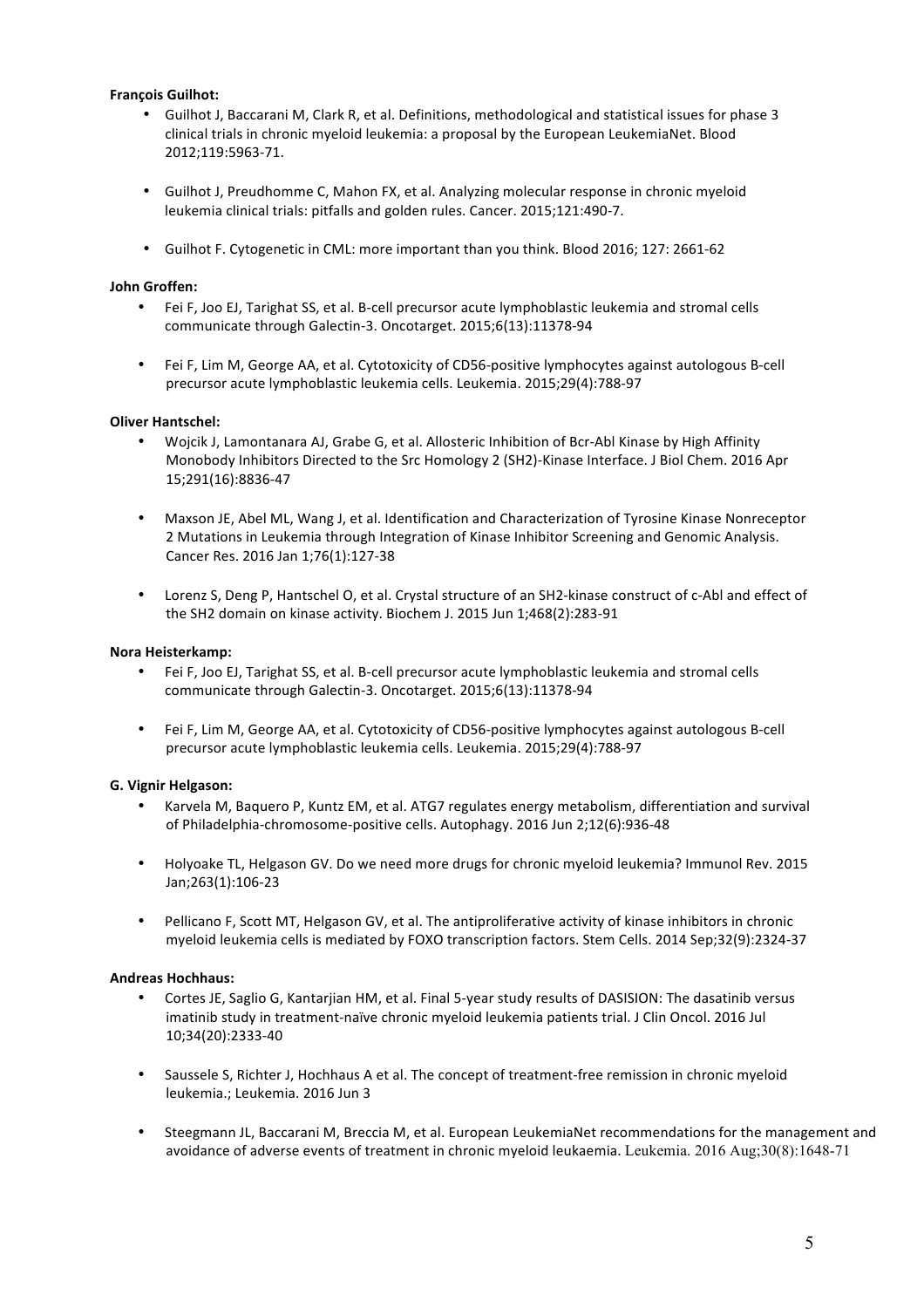- Cross NC, White HE, Ernst T et al. Development and evaluation of a secondary reference panel for BCR-ABL1 quantification on the International Scale. Leukemia. 2016 Jun 3
- Hochhaus A, Saglio G, Hughes TP, et al. Long-term benefits and risks of frontline nilotinib vs imatinib for chronic myeloid leukemia in chronic phase: 5-year update of the randomized ENESTnd trial. Leukemia. 2016 May;30(5):1044-54
- Hochhaus A, Rosti G, Cross NC, et al. Frontline nilotinib in patients with chronic myeloid leukemia in chronic phase: results from the European ENEST1st study. Leukemia. 2016 Jan;30(1):57-64

## **Tessa Holyoake:**

- Abraham SA, Hopcroft LE, Carrick E, et al. Dual targeting of p53 and c-MYC selectively eliminates leukaemic stem cells. Nature. 2016 Jun 8;534(7607):341-6
- Sinclair A, Park L, Shah M, et al. CXCR2 and CXCL4 regulate survival and self-renewal of hematopoietic stem/progenitor cells. Blood. 2016 May 24
- Karvela M, Baquero P, Kuntz EM, et al. ATG7 regulates energy metabolism, differentiation and survival of Philadelphia-chromosome-positive cells. Autophagy. 2016 Jun 2;12(6):936-48

## **Tim P. Hughes:**

- Eadie LN, Dang P, Saunders VA, et al. The clinical significance of ABCB1 overexpression in predicting outcome of CML patients undergoing first-line imatinib treatment. Leukemia June 2016
- Nievergall E, Reynolds J, Kok C, et al. TGF- α and IL-6 plasma levels selectively identify CML patients who fail to achieve an early molecular response or progress in the first year of therapy. Leukemia June 2016 30(6) 1263-1272
- Hughes TP, Ross DM. Moving treatment-free remission into mainstream clinical practice in CML. BLOOD 2016-01-694265
- Parker WT, Yeung DT, Yeoman AL, el al. The impact of multiple low-level BCR-ABL1 mutations on response to ponatinib. BLOOD April 2016 Vol 127 1870 -1880
- Yeung DT, Tang C, Vidovic L, el al. KIR2DL5B genotype predicts outcomes in CML patients treated with response-directed sequential imatinib/nilotinib strategy. BLOOD 2015 Dec 126 (25) 2720-2723

## **Brian Huntly:**

- Giotopoulos G, Van der Weyden L, Osaki H, el al. A novel murine model identifies cooperating mutations and therapeutic targets critical for the progression of chronic myeloid leukemia (CML). J Exp Med*.* 2015 Aug 24
- Fong CY, Gilan O, Huntly BJP et al. BET inhibitor resistance emerges from leukemia stem cells. Nature. 2015 Sep 24;525(7570):538-42
- Grimwade D, Ivey A, Huntly BJP. Molecular landscape of acute myeloid leukemia and its clinical relevance. Blood. 2016 Jan 7;127(1):29-41

## **Lorna Jackson:**

Horne G, Jackson L, Helgason V, et al. Stem cell guardians - Old and new perspectives in LSC biology. Curr Drug Targets. 2016 Jul 11

## **Qian Jiang:**

• Jiang Q, Gale RP. Molecular monitoring of tyrosine kinase inhibitor therapy of chronic myeloid leukemia in China. J Cancer Res Clin Oncol. 2016 Jul;142(7):1549-55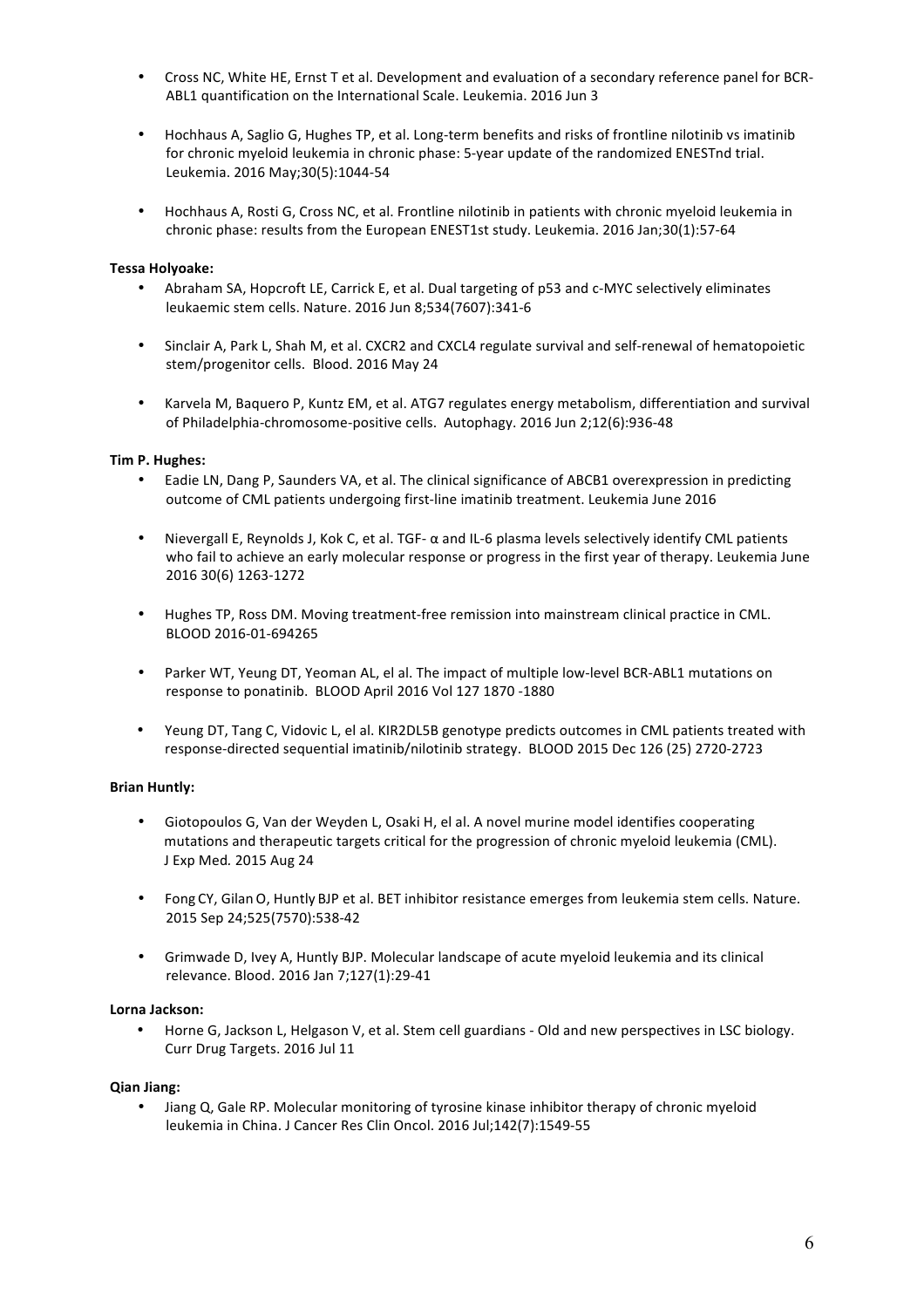- Jiang Q, Liu ZC, Zhang SX, et al. Young age and high cost are associated with future preference for stopping tyrosine kinase inhibitor therapy in Chinese with chronic myeloid leukemia. J Cancer Res Clin Oncol. 2016 Jul;142(7):1539-47
- Jiang Q, Qin YZ, Lai YY, et al. Patients with Philadelphia-positive leukemia with Y253H or F359V mutation have a high risk of developing new mutations in the setting of dasatinib resistance. Leuk Lymphoma*.* 2015 Jul;56(7):2075-81

# **Hagop Kantarjian**

- Kantariian H, Sawyers C, Hochhaus A, et al. Hematologic and cytogenetic responses to imatinib mesylate in chronic myelogenous leukemia. N Engl J Med 346(9):645-52, 2/2002
- Kantarjian H, Giles F, Wunderle L, et al. Nilotinib in imatinib-resistant CML and Philadelphia chromosome-positive ALL. N Engl J Med 354(24):2542-51, 6/2006
- Kantarjian H, Shah NP, Hochhaus A, et al. Dasatinib versus imatinib in newly diagnosed chronic-phase chronic myeloid leukemia. N Engl J Med 362(24):2260-70, 6/2010. e-Pub 6/2010
- Saglio G, Kim DW, Issaragrisil S, et al. Nilotinib versus imatinib for newly diagnosed chronic myeloid leukemia. N Engl J Med 362(24):2251-9, 6/2010. e-Pub 6/2010
- Cortes JE, Kim DW, Pinilla-Ibarz J, et al. A phase 2 trial of ponatinib in Philadelphia chromosomepositive leukemias. N Engl J. Med. 369(19): 1783-96; 11/2013

## **Dennis Dong Hwan Kim**

- Kim T, Yoshida K, Kim YK. Clonal dynamics in a single AML case tracked for 9 years reveals the complexity of leukemia progression. Leukemia 2016;30(2):295-302
- Ahn JS, Kim HJ, Kim YK. Adverse prognostic effect of homozygous TET2 mutation on the relapse risk of acute myeloid leukemia in patients of normal karyotype. Haematologica 2015;100(9);e351-3

## **Daniela Krause:**

- Krause DS, Scadden DT. A hostel for the hostile: The stem cell niche in haematological neoplasms Haematologica. 2015 Nov;100(11):1376-87
- Rabenhorst U, Thalheimer F, Gerlach K, et al. Single-stranded DNA-binding transcriptional regulator FUBP1 is essential for fetal and adult hematopoietic stem cell self-renewal. Cell Rep. 2015 Jun 30;11(12):1847-55
- Naka K, Ishihara K, Jomen Y, et al. Novel oral transforming growth factor-β signaling inhibitor EW-7197 eradicates CML-initiating cells. Cancer Sci. 2016 Feb;107(2):140-8

#### **François-Xavier Mahon:**

- Etienne G, Guilhot J, Réa D, et al. Long-term follow-up of the French stop imatinib study (STIM1) in chronic myeloid leukemia patients. J Clin Oncol. 2016 in press
- Dulucq S, Mahon FX. Deep molecular responses for treatment-free remission in chronic myeloid leukemia. Cancer Med. 2016 Jul 1
- Charaf L, Mahon FX, Lamrissi-Garcia I, et al. Effect of tyrosine kinase inhibitors on stemness in normal and chronic myeloid leukemia cells. Leukemia. 2016 Jun 10
- Saussele S, Richter J, Hochhaus A, et al. The concept of treatment-free remission in chronic myeloid leukemia. Leukemia. 2016 Aug;30(8):1638-47

## **Giovanni Martinelli:**

Dombret H, Seymour JF, Butrym A, et al. International phase 3 study of azacitidine vs conventional care regimens in older patients with newly diagnosed AML with >30% blasts. Blood. 126(3):291-9, 2015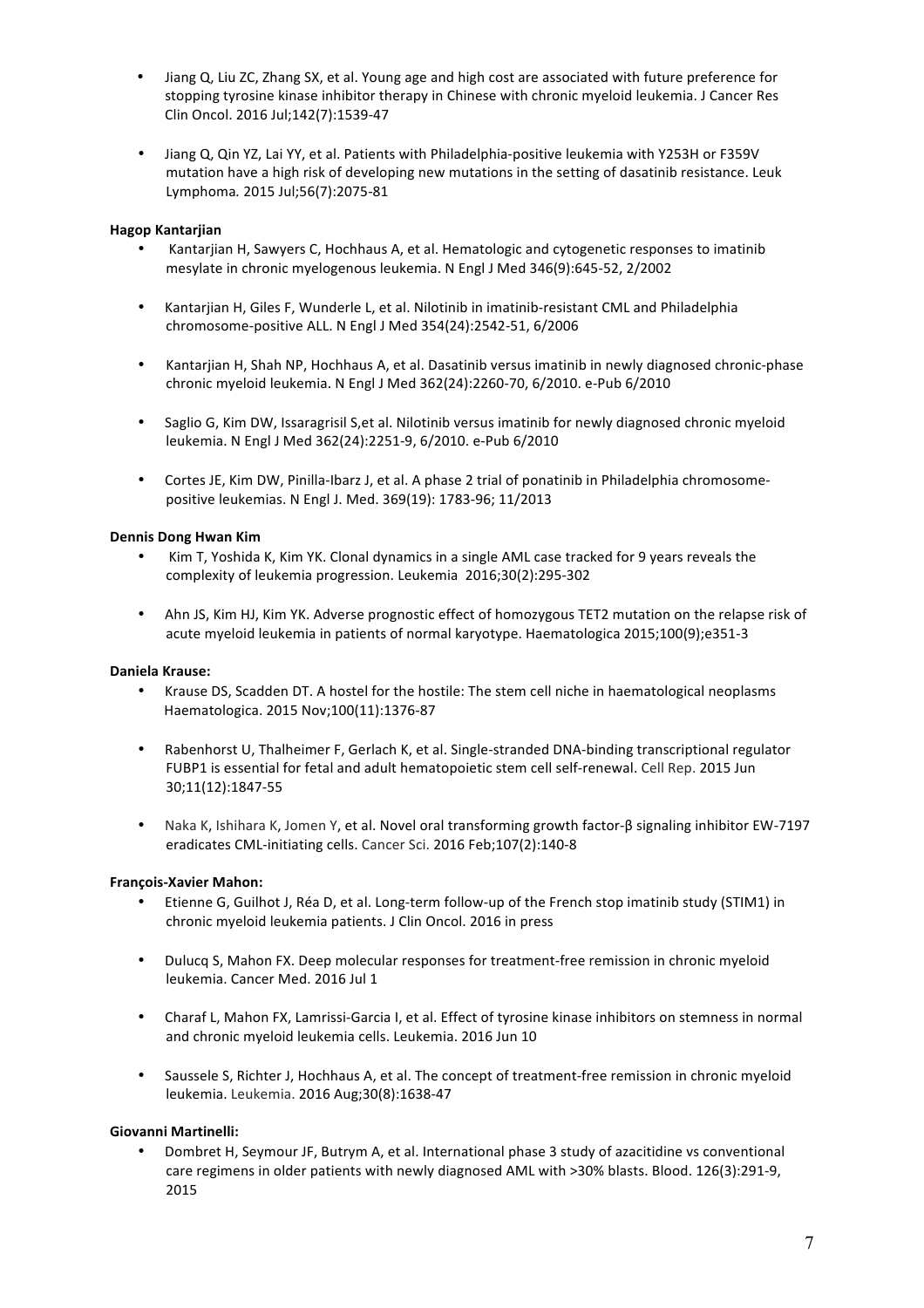- White H, Deprez L, Corbisier P, el al. A certified plasmid reference material for the standardisation of BCR-ABL1 mRNA quantification by real-time quantitative PCR. Leukemia 29(2):369-76, 2015.
- Kantariian HM, DeAngelo DJ, Stellies M, et al. Inotuzumab Ozogamicin versus Standard Therapy for Acute Lymphoblastic Leukemia. N Engl J Med. 2016 Jun 12

### **Michael Mauro:**

- Gotlib J, Kluin-Nelemans HC, George TI et al. Efficacy and safety of midostaurin in advanced systemic mastocytosis. N Engl J Med. 2016 Jun 30;374(26):2530-41
- Khoury HJ, Goldberg SL, Mauro MJ et al. Cross-intolerance with dasatinib among imatinib-intolerant patients with chronic phase chronic myeloid leukemia. Clin Lymphoma Myeloma Leuk. 2016 Jun;16(6):341-349
- Shah NP, Wallis N, Farber HW, et al. Clinical features of pulmonary arterial hypertension in patients receiving dasatinib. Am J Hematol. 2015 Nov;90(11):1060-4

#### **Adam Mead:**

- Drissen R. Buza-Vidas N. Woll P. et al. Distinct myeloid progenitor-differentiation pathways identified through single-cell RNA sequencing. Nat Immunol. 2016;17(6):666-76
- Psaila B, Barkas N, Iskander D, et al. Single-cell profiling of human megakaryocyte-erythroid progenitors identifies distinct megakaryocyte and erythroid differentiation pathways. Genome Biol. 2016;17(1):83
- Wills QF, Mead AJ. Application of single-cell genomics in cancer: promise and challenges. Hum Mol Genet. 2015;24(R1):R74-84

#### **Hind Medyouf:**

- Mossner M, Jann JC, Wittig J, et al. Mutational hierarchies in myelodysplastic syndromes dynamically adapt and evolve upon therapy response and failure. Blood. 2016 Jun 6
- Bulycheva E, Rauner M, Medyouf H, et al. Myelodysplasia is in the niche: novel concepts and emerging therapies. Leukemia. 2015 Feb;29(2):259-68
- Medyouf H, Mossner M, Jann JC, et al. Myelodysplastic cells in patients reprogram mesenchymal stromal cells to establish a transplantable stem cell niche disease unit. Cell Stem Cell. 2014 Jun 5;14(6):824-37

#### **Martin Müller:**

- Cross NC, White HE, Colomer D, et al. Laboratory recommendations for scoring deep molecular responses following treatment for chronic myeloid leukemia. Leukemia. 2015;29(5):999-1003
- Saussele S, Krauss MP, Hehlmann R, et al. Impact of comorbidities on overall survival in patients with chronic myeloid leukemia: results of the randomized CML study IV. Blood. 2015;126(1):42-9
- Cross NC, White HE, Ernst T, et al. Development and evaluation of a secondary reference panel for BCR-ABL1 quantification on the International Scale. Leukemia. 2016

#### **Chinmay Rajiv Munje:**

- Munje C, Hills R K Whetton, et al. Cord blood-derived quiescent CD34<sup>+</sup>cells are more transcriptionally matched to AML blasts than cytokine-induced normal human hematopoietic CD34 $^+$  cells. Gene Expression. 2015; 16(4): 169-175
- Munje C, Shervingto L, Khan Z. et al. Could upregulated Hsp70 protein compensate for the Hsp90 silence induced cell death in glioma cells? Int. Journal of Brain Science. 2014; Article ID 652643
- Hole PH, Zabkiewicz J, Munje C et al. ROS overproduction in AML promotes proliferation. Blood. 2013; *122*(19): 3322-3330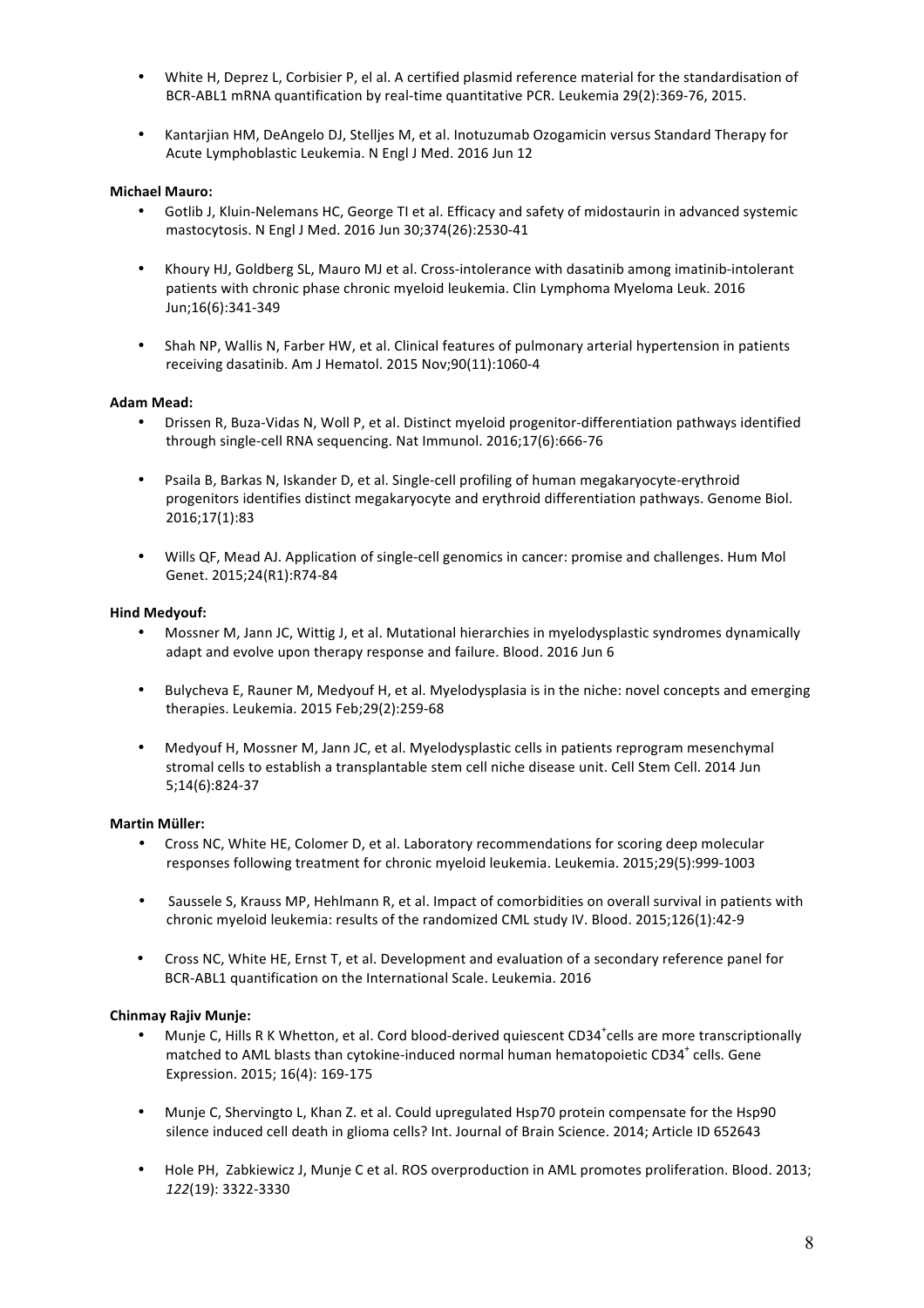## **Markus Müschen:**

- Shojaee S, Chan LN, Buchner M, et al. PTEN is essential for oncogenic transformation of pre-B cells. Nature Medicine 22: 379-387 (2016)
- Chen Z, Shojaee S, Buchner M, et al. Signalling thresholds and negative B-cell selection in acute lymphoblastic leukaemia. Nature 2015 May 21;521
- Swaminathan S, Klemm L, Park E, et al. Mechanisms of clonal evolution in childhood acute lymphoblastic leukemia. Nat Immunol. 2015 Jul;16(7):766-74
- Geng H, Hurtz C, Lenz KB et al. Self-enforcing feedback activation between BCL6 and pre-B cell receptor signaling defines a distinct subtype of acute lymphoblastic leukemia. Cancer Cell. 2015 Mar 9;27(3):409-25
- Shojaee S, Caeser R, Buchner M et al. Erk feedback control enables pre-B cell transformation and represents a therapeutic target in acute lymphoblastic leukemia. Cancer Cell. 2015 Jul 13;28(1):114-28

### **Pratik Nagaria:**

- Robert C, Nagaria PK, Pawar N, et al. Histone deacetylase inhibitors decrease NHEJ both by acetylation of repair factors and trapping of PARP1 at DNA double-strand breaks in chromatin. Leuk Res 2016;45:14-23
- Nagaria P, Robert C, Rassool FV. DNA double-strand break response in stem cells: mechanisms to maintain genomic integrity. Biochim Biophys Acta 2013;1830:2345-53
- Nagaria P, Svilar D, Brown AR, et al. SMUG1 but not UNG DNA glycosylase contributes to the cellular response to recovery from 5-fluorouracil induced replication stress. Mutat Res 2012;743-744:26-32

### **Rihab Nasr:**

- Nasr RR, Hmadi RA, El-Eit RM et al. ST1926, an orally active synthetic retinoid, induces apoptosis in chronic myeloid leukemia cells and prolongs survival in a murine model. Int J Cancer. 2015; 137(3): 698-709
- Nassar FG, El Sabban M, Zgheib NK, et al. miRNA as potential biomarkers of breast cancer in the Lebanese population and in young women: A pilot study. PLoS One. 2014; 9(9): e107566
- El Eit R, Iskandarani A, Saliba J, et al. Effective targeting of chronic myeloid leukemia initiating activity with the combination of arsenic trioxide and interferon alpha. Int J Cancer. 2014; 134(4): 988-96

#### **King Pan Ng:**

- Chau BL, Ng KP, Li KK et al. RGG boxes within the TET/FET family of RNA-binding proteins are functionally distinct. Transcription. 2016: e1183071
- Ko TK, Chin HS, Chuah CT et al. The BIM deletion polymorphism: a paradigm of a permissive interaction between germline and acquired TKI resistance factors in CML. Oncotarget, 2016; 7(3):2721-33

#### **Danilo Perrotti:**

- Neviani P, Santhanam R, Oaks JJ, et al. FTY720, a new alternative for treating blast crisis chronic myelogenous leukemia and Philadelphia chromosome-positive acute lymphocytic leukemia. J Clin Invest. 2007 Sep;117(9):2408-21.
- Perrotti D, Silvestri G, Stramucci L, et al. Cellular and molecular networks in chronic myeloid leukemia: the leukemic stem, progenitor and stromal cell interplay. Curr Drug Targets. 2016 Jun 14.
- Ciccone M, Calin GA, Perrotti D. From the biology of PP2A to the PADs for therapy of hematologic malignancies. Front Oncol. 2015 Feb 16;5:21.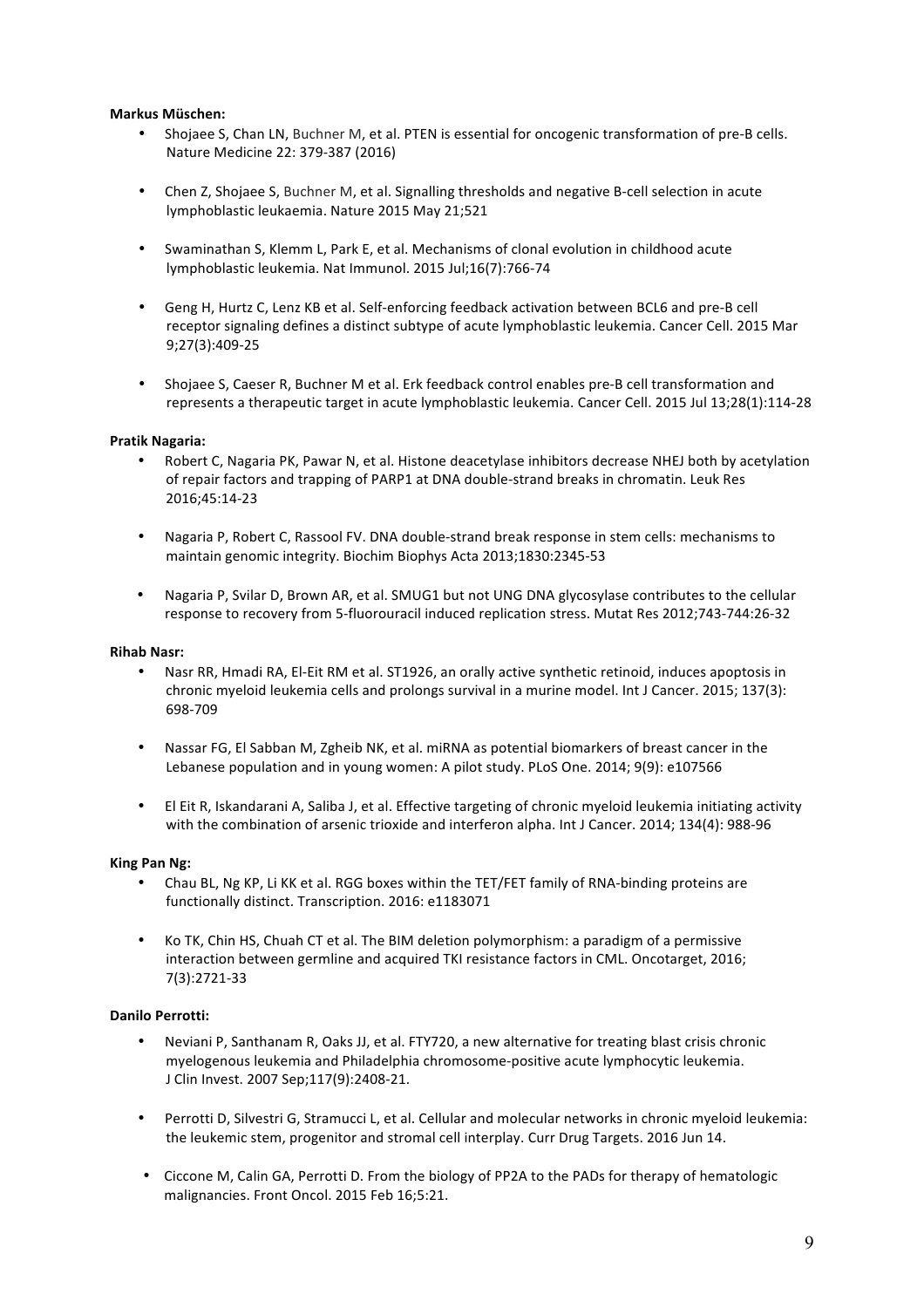## **Javier Pinilla-Ibarz:**

- Sweet K, Pinilla-Ibarz J. Early switch in tyrosine kinase inhibitor therapy for patients with chronic myeloid leukemia: An emerging clinical question. Crit Rev Oncol Hematol. 2016 Jul;103:99-108
- Brayer J, Lancet JE, Powers J, et al. WT1 vaccination in AML and MDS: A pilot trial with synthetic analog peptides. Am J Hematol 2015 Jul; 90: (7) 602-607
- Pinilla-Ibarz J, Sweet K, Emole J, et al. Long-term BCR-ABL1 Tyrosine Kinase Inhibitor Therapy in Chronic Myeloid Leukemia. Anticancer Res 2015 Dec; 35: (12) 6355-6364
- Fradley MG, Pinilla-Ibarz J. Arrhythmic complications of tyrosine kinase inhibitors. Future Cardiol 2015 Jul; 11: (4) 395-399

# **Katarzyna Piwocka:**

- Mamińska A, Bartosik A, Banach-Orłowska M, et al. ESCRT proteins restrict constitutive NF-κB signaling by trafficking cytokine receptors. Sci Signal. 2016; 9(411):ra8
- Podszywalow-Bartnicka P, Wolczyk M, Kusio-Kobialka M, et al. Downregulation of BRCA1 protein in BCR-ABL1 leukemia cells depends on stress-triggered TIAR-mediated suppression of translation. Cell Cycle 2014; 13: 3727-41
- Kusio-Kobialka M, Podszywalow-Bartnicka P, Peidis P, et al. The PERK-eIF2α phosphorylation arm is a pro-survival pathway of BCR-ABL signaling and confers resistance to imatinib treatment in chronic myeloid leukemia cells. Cell Cycle 2012; 11: 4069-78
- Piwocka K, Vejda S, Cotter TG, et al. Bcr-Abl reduces endoplasmic reticulum releasable calcium levels by a Bcl-2-independent mechanism and inhibits calcium-dependent apoptotic signaling. Blood 2006; 107: 4003-10

## **Sabrina Pricl:**

- Brambilla L, Genini D, Laurini E, et al. Hitting the right spot: mechanism of action of OPB-31121, a novel and potent inhibitor of the Signal Transducer and Activator of Transcription 3 (STAT3). Mol Oncol. 2015;9:1194-206
- Wei T, Chen C, Liu J, et al. Anticancer drug nanomicelles formed by self-assembling amphiphilic dendrimer to combat cancer drug resistance. Proc Natl Acad Sci USA. 2015;112:2978-83
- Pricl S, Cortelazzi B, Dal Col V, et al. Smoothened (SMO) receptor mutations dictate resistance to vismodegib in basal cell carcinoma. Mol Oncol. 2015;9:389-97

## **Stephane Prost:**

- Lewis M, Copland M, Soverini S, et al. What are the challenges in 2016 regarding resistance to tyrosine kinase inhibitors in chronic myeloid leukemia and cancer? Hematological oncology. 2016 Jul 19
- Prost S, Relouzat F, Spentchian M, et al. Erosion of the chronic myeloid leukaemia stem cell pool by PPARgamma agonists. Nature 2015; 525(7569): 380-3
- Prost S, Relouzat F, Spentchian M, et al. Erosion of the chronic myeloid leukaemia stem cell pool by PPARgamma agonists. Nature. 2015 Sep 17;525(7569):380-3
- Prost S, Le Dantec M, Auge S, et al. Human and simian immunodeficiency viruses deregulate early hematopoiesis through a Nef/PPARgamma/STAT5 signaling pathway in macaques. J Clin Invest. 2008 May;118(5):1765-75

## **Jerry Radich:**

• Sala-Torra O, Beppu L, Smith J, et al. Paper or plastic? BCR-ABL1 quantitation and mutation detection from dried spots. Blood 127: 2773-2774, 2016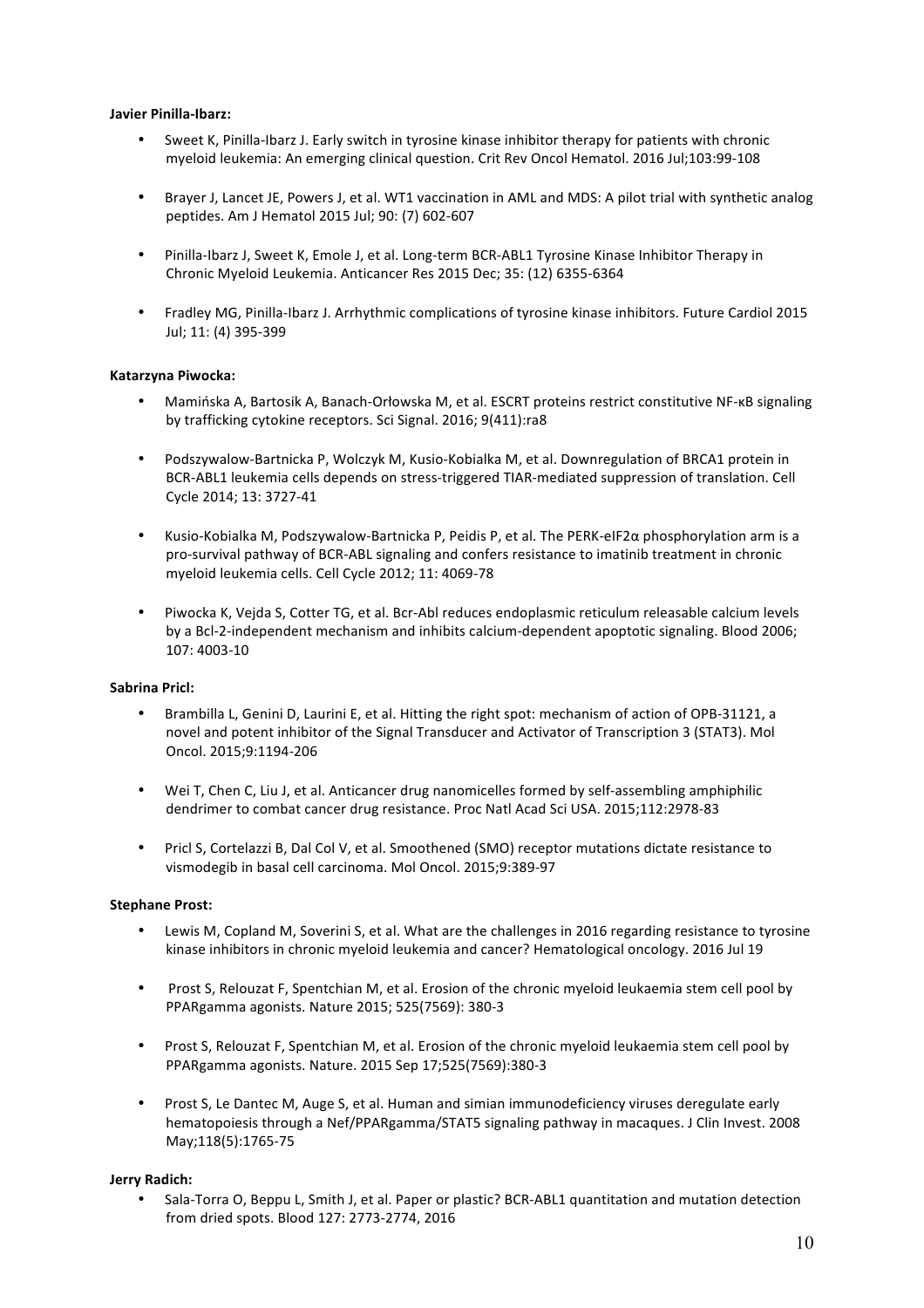- Brehme M, Koschmieder S, Montazeri M, et al. Combined population and entropy modeling supports patient stratification in chronic myeloid leukemia. Sci Rep. 2016 Apr 6;6:24057.
- Rochau U, Sroczynski G, Wolf D, et al. Effectiveness and cost-effectiveness of sequential treatment of patients with chronic myeloid leukemia in the United States: A decision analysis. Leukemia Research and Treatment, Leukemia Research and Treatment; Volume 2015
- McDougall J, Ramsey S, Radich J. What happens when imatinib becomes generic? J Natl Compr Canc Netw, in press, 2016

# **Feyruz Rassool:**

- Robert C, Nagaria PK, Pawar N, et al. Histone deacetylase inhibitors decrease NHEJ both by acetylation of repair factors and trapping of PARP1 at DNA double-strand breaks in chromatin. Leuk Res 2016;45:14-23
- Pratik Nagaria, Carine Robert, et al. High-fidelity reprogrammed Human IPSCs have a high efficacy of DNA repair and resemble hESCs in their MYC transcriptional signature". In press Stem Cell International
- Muvarak N, Chowdhury K, Xia L, et al. Enhancing the cytotoxic effects of PARP inhibitors with DNA demethylating agents – A potential therapy for cancer. Cancer Cell (in press)

## **Delphine Réa:**

- Mahon FX, Réa D, Guilhot J, et al. Intergroupe Français des Leucémies Myéloïdes Chroniques. Discontinuation of imatinib in patients with chronic myeloid leukaemia who have maintained complete molecular remission for at least 2 years: the prospective, multicentre Stop Imatinib (STIM) trial. Lancet Oncol. 2010; 11: 1029-1035
- Réa D, Rousselot P, Guilhot J, et al. Curing chronic myeloid leukemia. Curr Hematol Malig Rep. 2012; 7: 103-118
- Rousselot P, Charbonnier A, Cony-Makhoul P, et al. Loss of major molecular response as a trigger for restarting tyrosine kinase inhibitor therapy in patients with chronic-phase chronic myelogenous leukemia who have stopped imatinib after durable undetectable disease. J Clin Oncol. 2014; 32: 424-430
- Chomel JC, Bonnet ML, Sorel N, et al. Leukemic stem cell persistence in chronic myeloid leukemia patients in deep molecular response induced by tyrosine kinase inhibitors and the impact of therapy discontinuation. Oncotarget. 2016 May 5

## **Anthony Rongvaux:**

- Rongvaux A, Willinger T, Takizawa H, et al. Human thrombopoietin knockin mice efficiently support human hematopoiesis in vivo. Proc Natl Acad Sci U S A. 2011 Feb 8;108(6):2378-83
- Rongvaux A, Takizawa H, Strowig T et al. Human hemato-lymphoid system mice: current use and future potential for medicine. Annu Rev Immunol. 2013;31:635-74
- Rongvaux A, Willinger T, Martinek J et al. Development and function of human innate immune cells in a humanized mouse model. Nat Biotechnol. 2014 Apr;32(4):364-72

## **Philippe Rousselot:**

- Chomel JC, Bonnet ML, Sorel N, et al. Leukemic stem cell persistence in chronic myeloid leukemia patients in deep molecular response induced by tyrosine kinase inhibitors and the impact of therapy discontinuation. Oncotarget. 2016 May 5.
- Prost S, Relouzat F, Spentchian M, et al. Erosion of the chronic myeloid leukaemia stem cell pool by PPARγ agonists. Nature. 2015 Sep 17;525(7569):380-3.
- Rousselot P, Charbonnier A, Cony-Makhoul P, et al. Loss of major molecular response as a trigger for restarting tyrosine kinase inhibitor therapy in patients with chronic-phase chronic myelogenous leukemia who have stopped imatinib after durable undetectable disease. J Clin Oncol. 2014 Feb 10;32(5):424-30.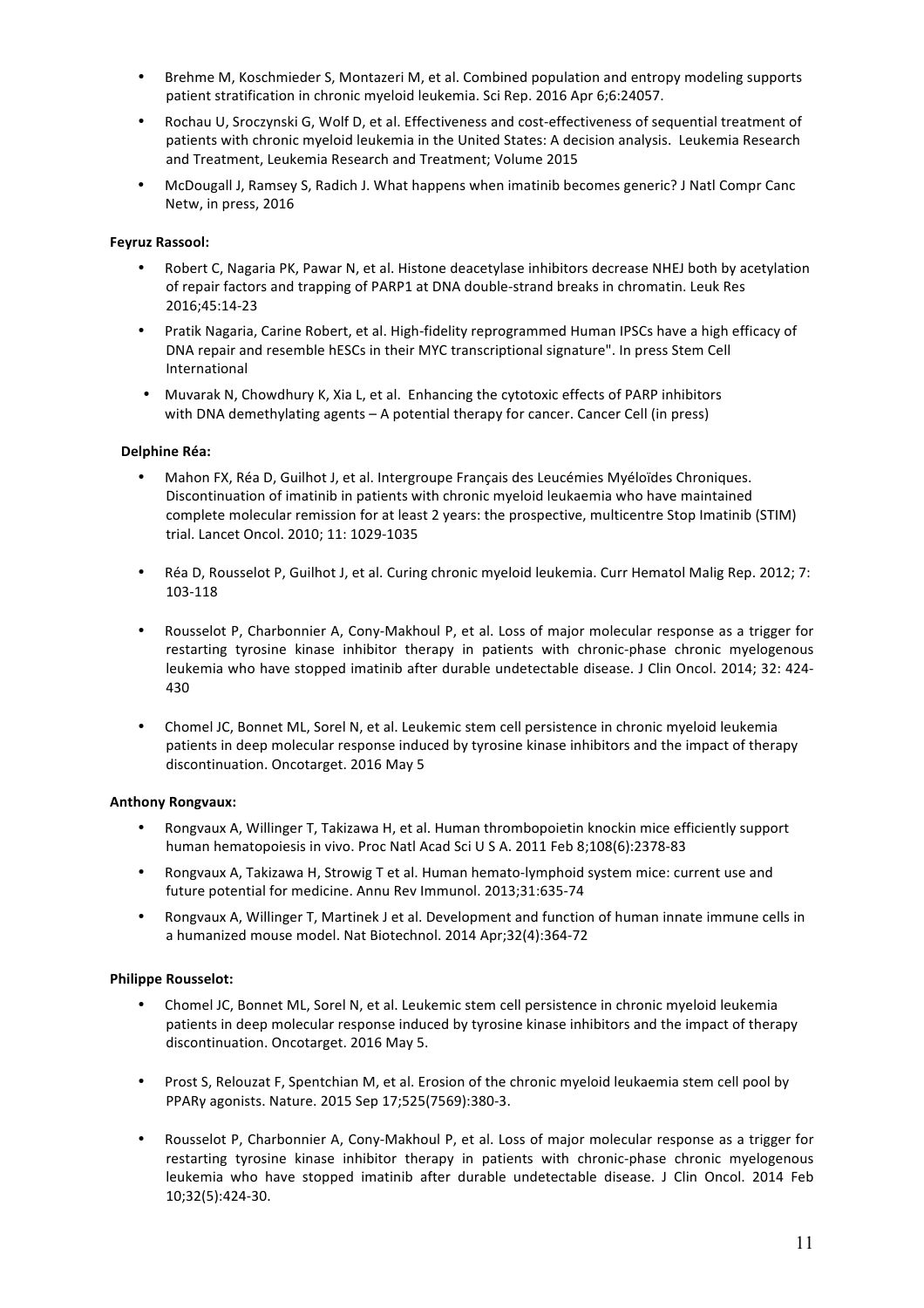# **Koji Sasaki:**

- Sasaki K, Kantarjian H, Jabbour E et al. Frontline therapy with high-dose imatinib vs. 2nd generation tyrosine kinase inhibitor in patients with chronic-phase chronic myeloid leukemia - A propensity score analysis. Haematologica. 2016
- Sasaki K, Kantarjian HM, Jain P et al. Conditional survival in patients with chronic myeloid leukemia in chronic phase in the era of tyrosine kinase inhibitors. Cancer. 2016;122(2):238-48
- Sasaki K, Strom SS, O'Brien S et al. Relative survival in patients with chronic-phase chronic myeloid leukaemia in the tyrosine-kinase inhibitor era: analysis of patient data from six prospective clinical trials. The Lancet Haematology. 2015;2(5):e186-93

## **Rahul Satija:**

- Macosko EZ, Basu A, Satija R, et al. Highly parallel genome-wide expression profiling of individual cells using nanoliter droplets. Cell 2015; 161: 1202-14
- Satija R, Farrell JA, Gennert D, et al. Spatial reconstruction of single-cell gene expression data. Nat Biotechnol 2015; 33: 495-502
- Satija R, Shalek AK. Heterogeneity in immune responses: from populations to single cells. Trends Immunol 2014; 35: 219–29

## **Susanne Saussele:**

- Saussele S, Richter J, Hochhaus A, et al. The concept of treatment-free remission in chronic myeloid leukemia. Leukemia. 2016 Jun 3
- Miranda MB, Lauseker M, Kraus MP, et al. Secondary malignancies in chronic myeloid leukemia patients after imatinib-based treatment: long-term observation in CML Study IV. Leukemia 2016; 30(6): 1255-62
- Saussele S, Krauss MP, Hehlmann R, et al. Impact of comorbidities on overall survival in patients with chronic myeloid leukemia: results of the randomized CML study IV. Blood 2015; 126(1): 42-9

## **Mirle Schemionek:**

- Schemionek M, Herrmann O, Reher MM, et al. Mtss1 is a critical epigenetically regulated tumor suppressor in CML. Leukemia 2016; 30(4): 823-32.
- Schemionek M, Kharabi Masouleh B, Klaile Y, et al. Identification of the adapter molecule MTSS1 as a potential oncogene-specific tumor suppressor in acute myeloid leukemia. PloS one 2015; 10(5): e0125783.
- Kirschner MM, Schemionek M, Schubert C, et al. Dissecting genomic aberrations in myeloproliferative neoplasms by multiplex-PCR and next generation sequencing. PloS one 2015; 10(4): e0123476.

## **Charles Schiffer:**

- Schiffer CA, Cortes J, Hochhaus A, et al. Lymphocytosis following treatment with dasatinib in chronic myeloid leukemia: effects on response and toxicity. Cancer 122:1398-407, 2016
- Shah N, Rousselot P, Schiffer C et al. Dasatinib in imatinib-resistant or intolerant chronic-phase, chronic myeloid leukemia patients: 7-year follow-up of study CA180-034. Am J Hematology 2016. (in press)

## **Jan Jacob Schuringa:**

- Sontakke P, Carretta M, Jaques J, et al. Modeling BCR-ABL and MLL-AF9 leukemia in a human bone marrow-like scaffold-based xenograft model. Leukemia 2016. May 17
- Van den Boom V, Maat H, Geugien M, et al. Non-canonical PRC1.1 Targets active genes independent of H3K27me3 and is essential for leukemogenesis. Cell Rep 2016;14(2):332-346
- Sontakke P, Koczula KM, Jaques J, et al. Hypoxia-like signatures induced by BCR-ABL potentially alter the glutamine uptake for maintaining oxidative phosphorylation. PLoS One 2016;11(4):e0153226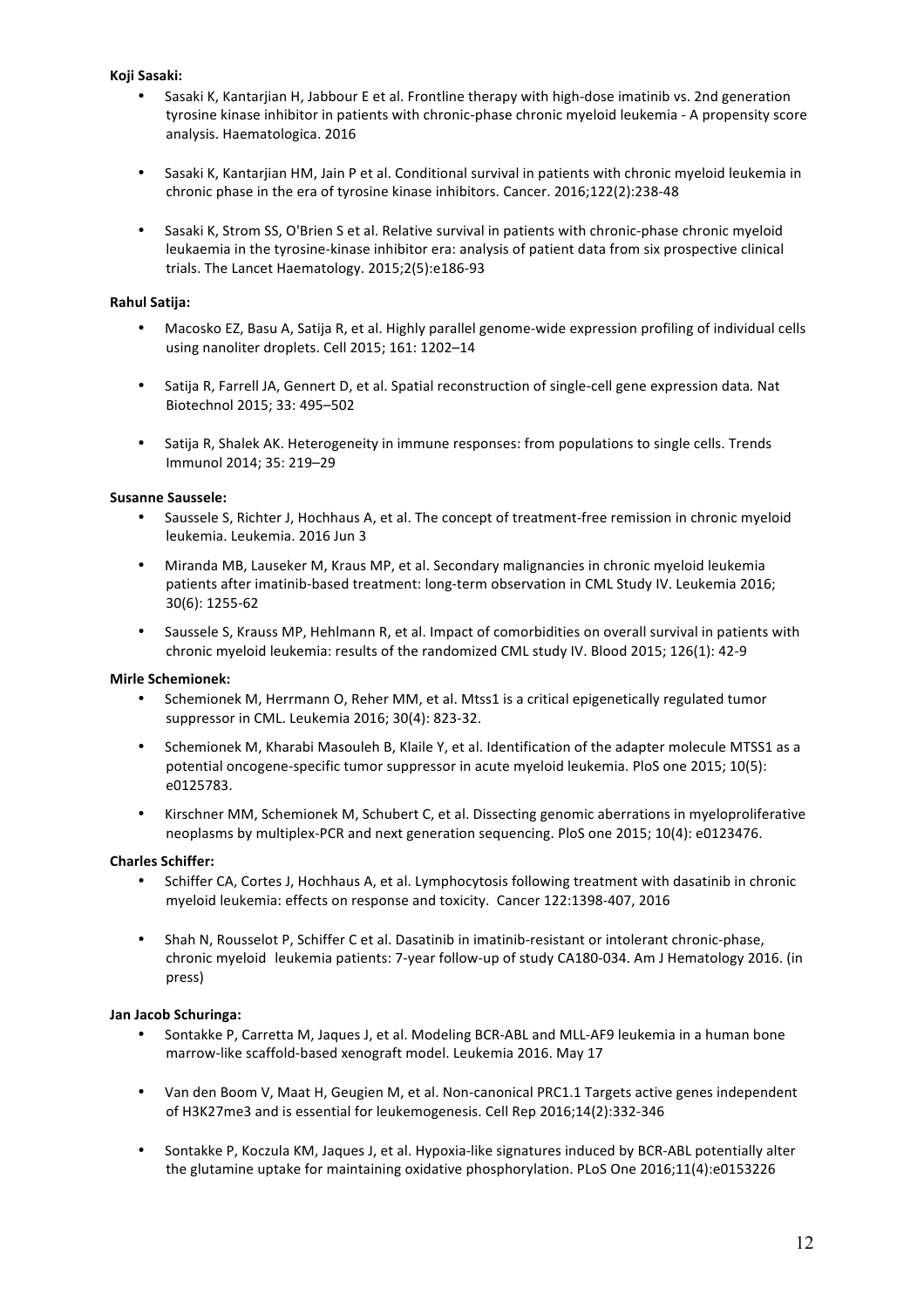Horton SJ, Jaques J, Woolthuis C et al. MLL-AF9-mediated immortalization of human hematopoietic cells along different lineages changes during ontogeny. Leukemia 2012;5:1116-1126

# **Tomasz Skorski:**

- Huang F, Goyal N, Sullivan K, et al. Targeting BRCA1- and BRCA2-deficient cells with RAD52 small molecule inhibitors. Nucleic Acids Res 2016
- Dasgupta Y, Koptyra M, Hoser G, et al. Normal ABL1 is a tumor suppressor and therapeutic target in human and mouse leukemias expressing oncogenic ABL1 kinases. Blood 2016;127:2131-43
- Sullivan K, Cramer-Morales K, McElroy DL, et al. Identification of a small molecule Inhibitor of RAD52 by structure-based selection. PLoS One 2016;11:e0147230
- Chandramouly G, McDevitt S, Sullivan K, et al. Small-molecule disruption of RAD52 rings as a mechanism for precision medicine in BRCA-deficient cancers. Chem Biol 2015;22:1491-504

## **Simona Soverini:**

- Soverini S, De Benedittis C, Mancini M, et al. Best practices in chronic myeloid leukemia monitoring and management. Oncologist. 2016 May;21(5):626-33
- Soverini S, De Benedittis C, Machova Polakova KM, et al. Next-generation sequencing for sensitive detection of BCR-ABL1 mutations relevant to tyrosine kinase inhibitor choice in imatinib-resistant patients. Oncotarget. 2016 Mar 9
- Soverini S, De Benedittis C, Papayannidis C, et al. Clinical impact of low-burden BCR-ABL1 mutations detectable by amplicon deep sequencing in Philadelphia-positive acute lymphoblastic leukemia patients. Leukemia. 2016 Feb 12

## **Tomasz Stoklosa:**

- Dasgupta Y, Koptyra M, Hoser G, et al. Normal ABL1 is a tumor suppressor and therapeutic target in human and mouse leukemias expressing oncogenic ABL1 kinases. Blood. 2016; 127(17):2131-43
- Glodkowska-Mrowka E, Manda-Handzlik A, Stelmaszczyk-Emmel A, et al. PPARγ ligands increase antileukemic activity of second- and third-generation tyrosine kinase inhibitors in chronic myeloid leukemia cells. Blood Cancer J. 2016; 6:e377
- Dabek B, Kram A, Kubrak J, et al. A rare mutation in a rare tumor--SMARCB1-deficient malignant glomus tumor. Genes Chromosomes Cancer. 2016; 55(1):107-9

## **Ana Tari Ashizawa:**

- Ohanian M, Ravandi F, Borthakur G, et al. Phase I study of BP1001 (liposomal Grb2 antisense) in patients with hematologic malignancies. J Clin Oncol 2016;34 Suppl: Abstract 7010
- Tari Ashizawa A, Cortes JE. Liposomal delivery of nucleic acid-based anticancer therapeutics: BP-100-1.01. Expert Opin Drug Deliv. 2015 Jul;12(7):1107-20

## **Daniel G. Tenen:**

- Bararia B, Kwok HS, Welner RS, et al. Acetylation of C/EBP inhibits its granulopoietic function. 2016. Nature Comm. 7:10968
- Ye M, Zhang H, Yang H, et al. Hematopoietic differentiation is required for initiation of acute myeloid leukemia. 2015. Cell Stem Cell 17:611-623
- Welner RS, Amabile G, Bararia D, et al. Treatment of chronic myelogenous leukemia by blocking cytokine alterations found in normal stem and progenitor cells. 2015. Cancer Cell 27:671-681

## **Hein Than:**

Than H, Loh JB, Sum CL, et al. Clinical utility of anti-Xa monitoring and differential sensitivity of prothrombin time assays: an illustrated case report. J Clin Pathol. 2015 Apr;68(4):318-9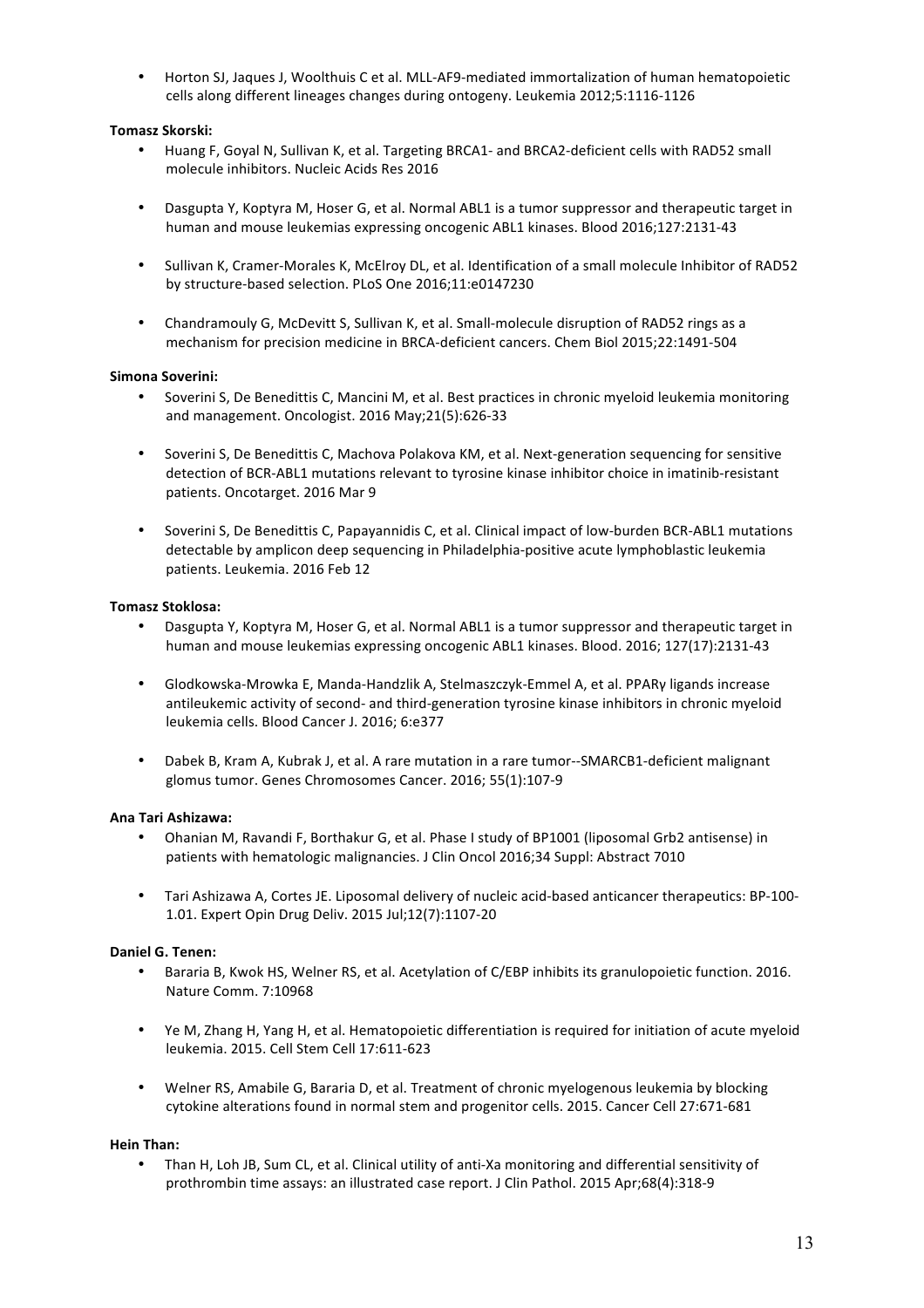- Xiang W, Cheong JK, Ang SH, et al. Pyrvinium selectively targets blast phase-chronic myeloid leukemia through inhibition of mitochondrial respiration. Oncotarget. 2015 Oct 20;6(32):33769-80
- Than H, Chuah C, Ong ST. Molecular mechanism of TKI resistance and potential approaches to overcome resistance (Chapter) in molecular pathogenesis and treatment of chronic myelogenous leukaemia (Springer Japan 2016. ISBN 978-4-431-55713-5)

# **Luisa Tomasello:**

- Bellisola G, Bolomini Vittori M, Cinque G, et al. Unsupervised explorative data analysis of normal human leukocytes and BCR/ABL positive leukemic cells mid-infrared spectra. Analyst. 2015 Ju7;140(13):4407-22
- Moratti E, Vezzalini M, Tomasello L, et al. Identification of protein tyrosine phosphatase receptor gamma extracellular domain (sPTPRG) as a natural soluble protein in plasma. PLoS One. 2015 Mar 16;10(3):e0119110
- Galvan A, Colombo F, Frullanti E, et al. Germline polymorphisms and survival of lung adenocarcinoma patients: A genome-wide study in two European patient series. Int J Cancer. 2015 Mar 1;136(5):E262-71

# **Paolo Vigneri:**

- Giallongo C, Romano A, Parrinello NL, et al. Mesenchymal stem cells (MSC) regulate activation of granulocyte-like myeloid derived suppressor cells (G-MDSC) in chronic myeloid leukemia patients. PLoS One 2016;11(7):e0158392.
- Manzella L, Tirro E, Pennisi MS, et al. Roles of interferon regulatory factors in chronic myeloid leukemia. Curr Cancer Drug Targets 2016.
- Stagno F, Stella S, Spitaleri A, et al. Imatinib mesylate in chronic myeloid leukemia: frontline treatment and long-term outcomes. Expert Rev Anticancer Ther 2016;16(3):273-8.

## **Wei Wang:**

- Wang W, Cortes JE, Tang G, et al. Risk stratification of chromosomal abnormalities in chronic myelogenous leukemia in the era of tyrosine kinase inhibitor therapy. Blood 2016; 127(22): 2742-50
- Wang W, Cortes JE, Lin P, et al. Clinical and prognostic significance of 3q26.2 and other chromosome 3 abnormalities in CML in the era of tyrosine kinase inhibitors. Blood 2015: 126(14): 1699-706
- Wang W, Cortes JE, Lin P, et al. Impact of trisomy 8 on treatment response and survival of patients with chronic myelogenous leukemia in the era of tyrosine kinase inhibitors. Leukemia 2015; 29(11): 2263-6

## **Claudia Waskow:**

- Mende N, et al. CCND1-CDK4-mediated cell cycle progression provides a competitive advantage for human hematopoietic stem cells in vivo. J Exp Med, 2015. 212(8): p. 1171-83
- Cosgun KN, Rahmig S, Mende N, et al. Kit Regulates HSC Engraftment across the Human-Mouse Species Barrier. Cell Stem Cell, 2014. 15(2): p. 227-38
- Rahmig S, Kronstein-Wiedemann R, Fohgrub J, et al. Improved human erythropoiesis and platelet fromation in humanized NSGW41 mice. Stem Cell Reports, 2016. in press

### **Robert S. Welner:**

- Welner RS, Amabile G, Bararia D, et al. Treatment of chronic myelogenous leukemia by blocking cytokine alterations found in normal stem and progenitor cells. Cancer cell 2015; 27 (5): 671-81
- Amabile G, Di Ruscio A, Muller F, et al. Dissecting the role of aberrant DNA methylation in human leukaemia. Nature communications 2015; 6: 7091